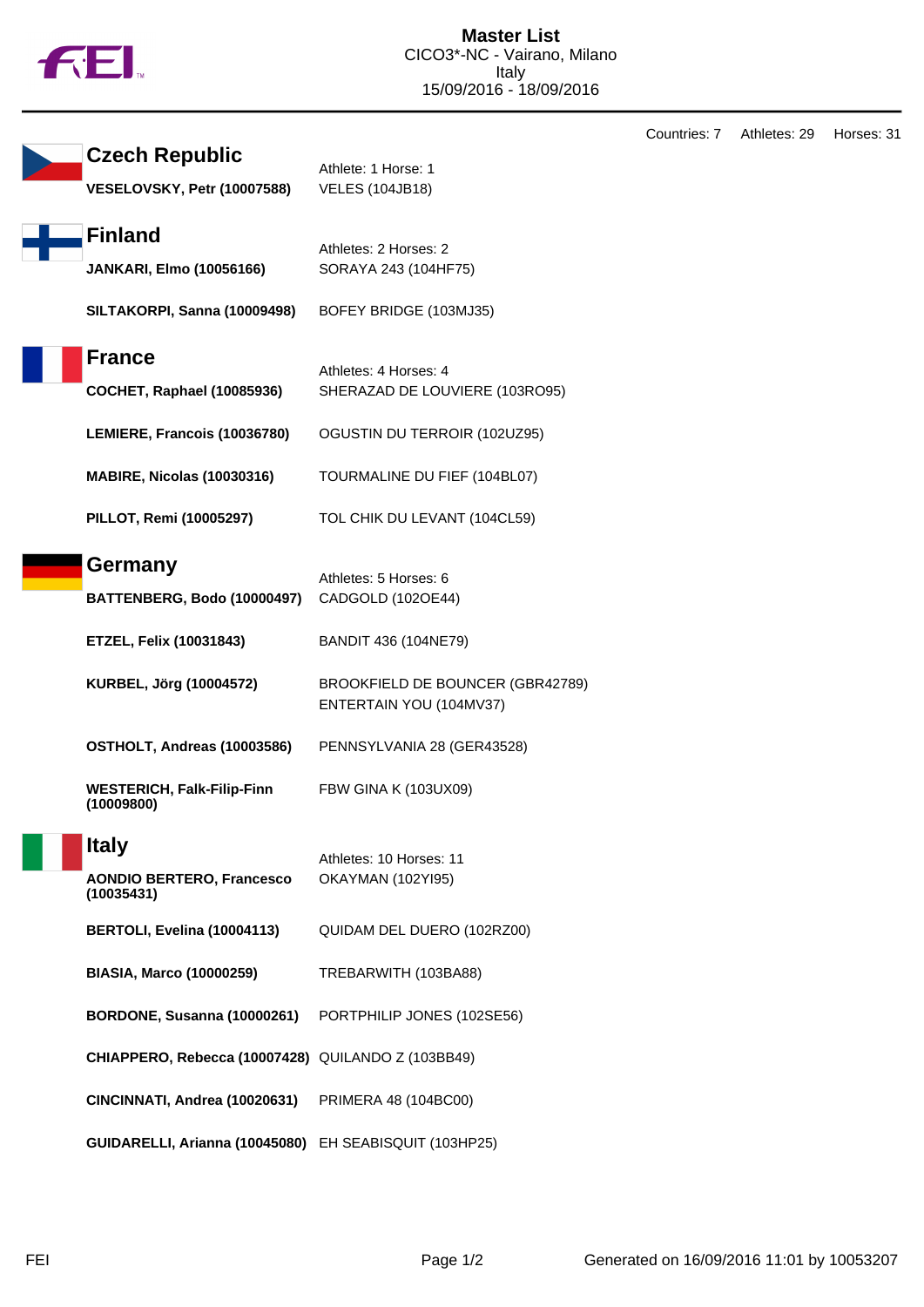

|   | MANTICI, Costanza (10036542)                        | DAISY' S DIAMANTE (103QA55)                           |
|---|-----------------------------------------------------|-------------------------------------------------------|
|   | ROTATORI, Roberto (10009486)                        | CASTLERICHMOND SRS (104KC60)                          |
|   | <b>SANDEI, Pietro (10020602)</b>                    | INISTIOGE OHIO (ITA41595)<br>RUBIS DE PRERE (103KF75) |
| 痛 | <b>Spain</b><br>PINEDO, Maria (10007301)            | Athlete: 1 Horse: 1<br>CARRIEM VAN COLEN Z (1020U93)  |
|   | <b>Switzerland</b><br>ATTINGER, Patrizia (10017020) | Athletes: 6 Horses: 6<br><b>HILTON P (102QY62)</b>    |
|   | <b>BODENMÜLLER, Eveline</b><br>(10004114)           | WALDMANN (103AD36)                                    |
|   | EICHER, Jennifer (10004473)                         | OKONOS DE LA BLANCHERIE CH (103XE90)                  |
|   | LEONHARDT-RAITH, Sandra<br>(10082531)               | TOUBLEU DE RUEIRE (104JG55)                           |
|   | VOGG, Ben (10017019)                                | BELLANEY CASTLE (IRL40676)                            |
|   | VOGG, Felix (10010431)                              | CLEVELAND III (103ZX92)                               |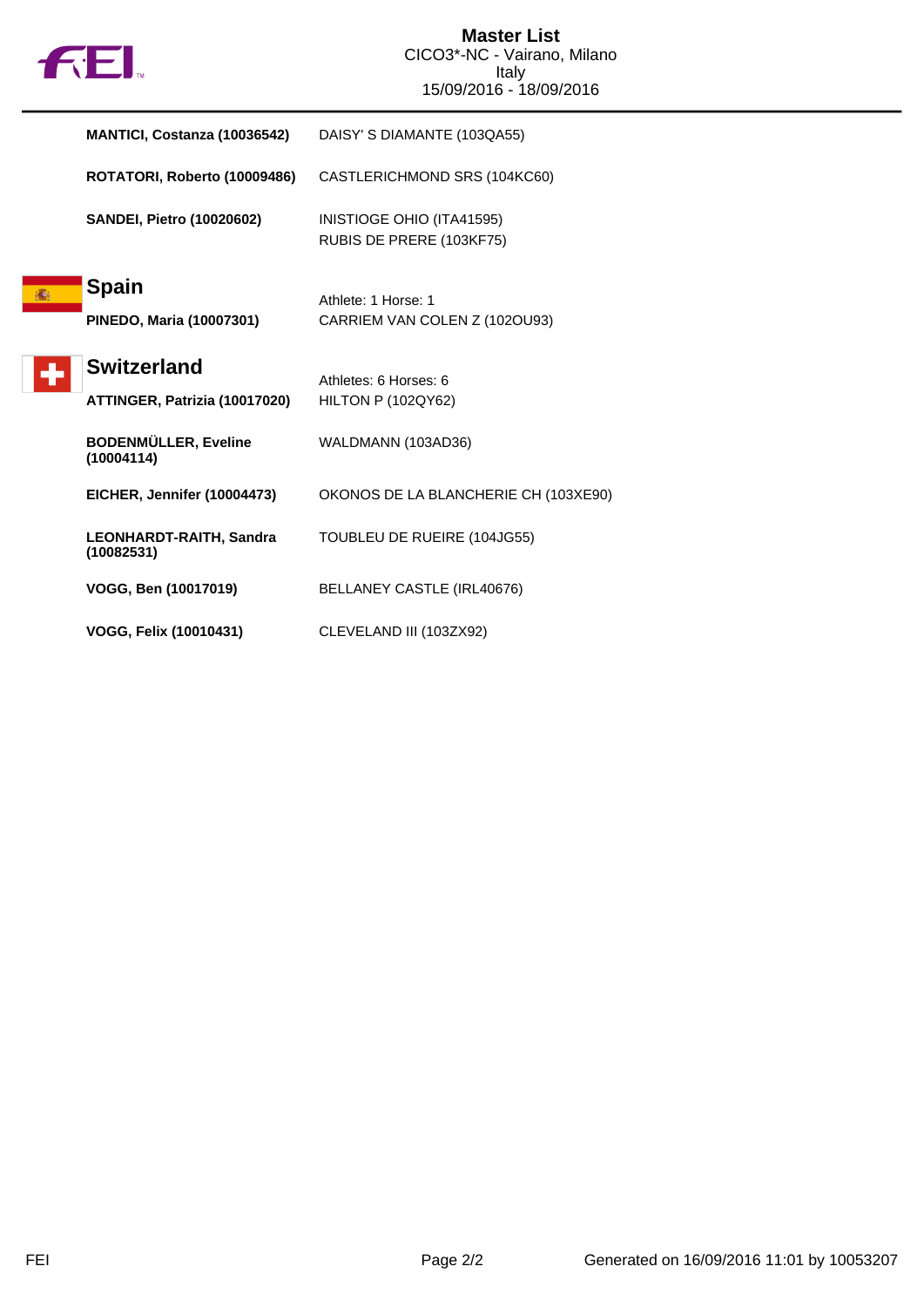

| <b>Belgium</b><br><b>DONCKERS, Karin (10000161)</b>                             | Athlete: 1 Horses: 2<br>GRANDIOZ (103PM45)<br>LAMICELL UNIQUE (102YS48) |
|---------------------------------------------------------------------------------|-------------------------------------------------------------------------|
| <b>Czech Republic</b><br>PRIHODA JR, Miloslav (10013231) CAPTAIN HERO (103AI53) | Athlete: 1 Horse: 1                                                     |
| <b>Germany</b><br><b>KÖHNCKE, Marina (10000529)</b>                             | Athletes: 7 Horses: 8<br>LET'S DANCE 73 (103WU85)                       |
| KOZIAN-FLECK, Maja (10041384)                                                   | SAVIOLA 3 (103MO13)                                                     |
| OSTHOLT, Andreas (10003586)                                                     | CORVETTE 31 (104HX31)                                                   |
| <b>RIEKE, Anna-Maria (10060057)</b>                                             | PETITE DAME (102QY61)                                                   |
| ROMEIKE, Claas Hermann<br>(10058219)                                            | CATO 60 (103GS83)                                                       |
| <b>SIEMER, Anna (10003619)</b>                                                  | CHLOE 21 (103VF63)<br>FRH BUTT'S AVONDALE (103VF64)                     |
| <b>SOMMER, Josefa (10004580)</b>                                                | HAMILTON 24 (GER46033)                                                  |
| <b>Italy</b><br><b>CAPPAI, Marco (10004898)</b>                                 | Athletes: 3 Horses: 3<br>SUNSHINE SWEET (102ZW70)                       |
|                                                                                 | CHIAPPERO, Rebecca (10007428) NOLDE DEL QUADRIFOGLIO (104MX34)          |
| CINCINNATI, Andrea (10020631)                                                   | NZB CASCADE (103HB56)                                                   |
| <b>Spain</b><br><b>BLASCO BOTIN, Gonzalo</b><br>(10012978)                      | Athletes: 3 Horses: 3<br>SIJ VEUX D'AUTIZE (103LV00)                    |
| PINEDO SENDAGORTA, Cristina<br>(10027596)                                       | HELENA XII (SUI40915)                                                   |
| <b>SENRA CHOVER, Manuel</b><br>(10004881)                                       | <b>CRUISING (103MI82)</b>                                               |

Countries: 5 Athletes: 15 Horses: 17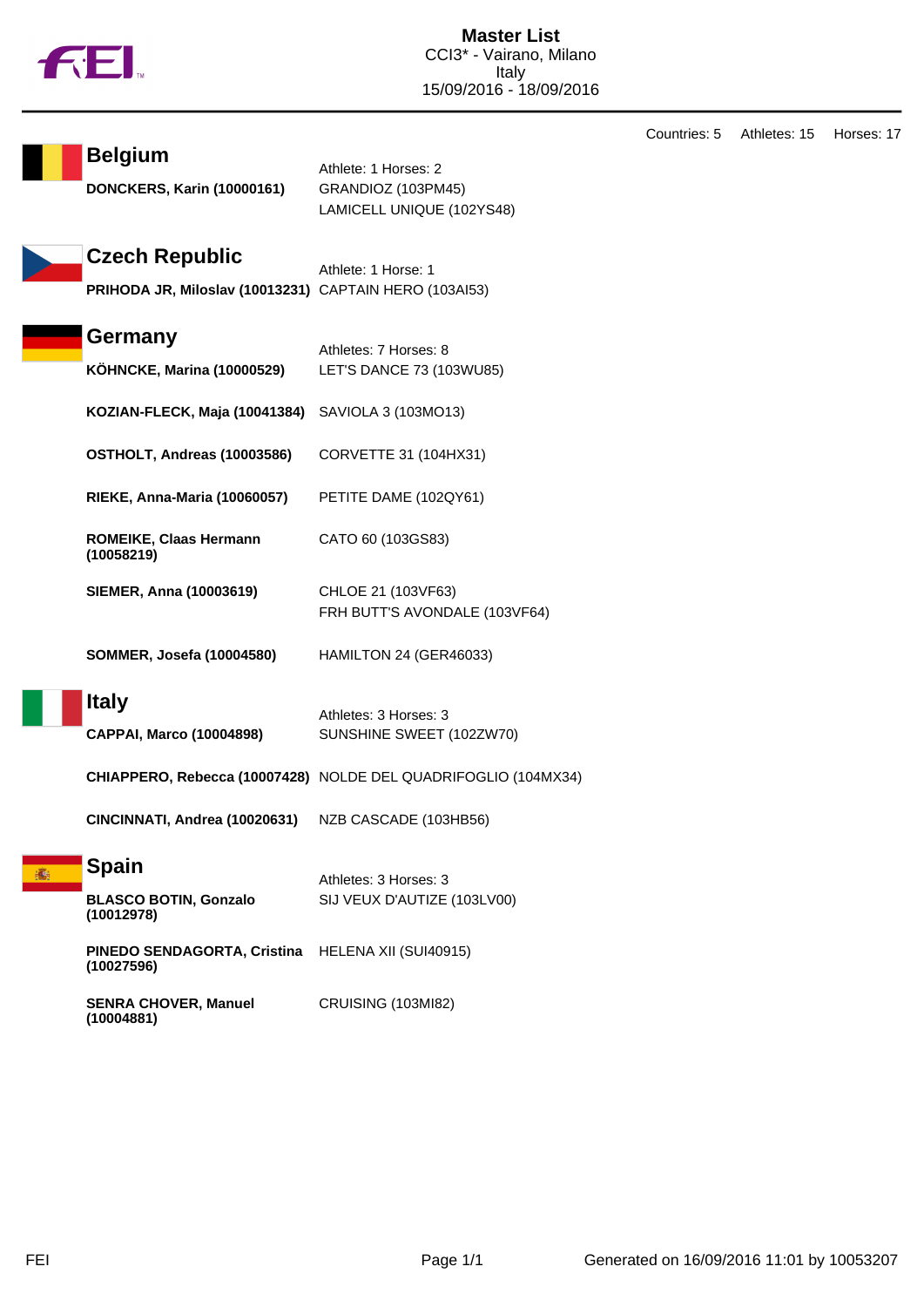|  |  | N |
|--|--|---|
|  |  |   |

|                                                     |                                                     | Countries: 9 | Athletes: 38 | Horses: 40 |
|-----------------------------------------------------|-----------------------------------------------------|--------------|--------------|------------|
| <b>Austria</b>                                      | Athletes: 2 Horses: 2                               |              |              |            |
| <b>DUNST, Daniel (10003950)</b>                     | QUEEN SALLY (105BZ86)                               |              |              |            |
| TALAKOVICS, Michelle (10139382) SIENNA 2 (105CG19)  |                                                     |              |              |            |
| <b>Belgium</b>                                      | Athletes: 3 Horses: 3                               |              |              |            |
| <b>DONCKERS, Karin (10000161)</b>                   | HAMILTON (104AE44)                                  |              |              |            |
| <b>VERVAECKE, Kris (10004731)</b>                   | HOPPER TEN HUNSEL (104ID21)                         |              |              |            |
| VERVAECKE, Senne (10097040)                         | JENO (104VT37)                                      |              |              |            |
| <b>Czech Republic</b>                               |                                                     |              |              |            |
| PRIHODA JR, Miloslav (10013231) EAGLE EYE (104TK42) | Athlete: 1 Horse: 1                                 |              |              |            |
|                                                     |                                                     |              |              |            |
| <b>Finland</b>                                      | Athletes: 2 Horses: 2                               |              |              |            |
| <b>JANKARI, Elmo (10056166)</b>                     | BLUE GIN (104KF74)                                  |              |              |            |
| SILTAKORPI, Sanna (10009498)                        | BOFEY CLICK (104UX47)                               |              |              |            |
| <b>France</b>                                       |                                                     |              |              |            |
| <b>JAMAIN, Igor (10045090)</b>                      | Athlete: 1 Horse: 1<br>HARRISON DN Z (104KR96)      |              |              |            |
|                                                     |                                                     |              |              |            |
| Germany                                             | Athletes: 4 Horses: 4                               |              |              |            |
| <b>MATTHIAS, Jan (10082814)</b>                     | <b>GRANULIN 2 (103LI86)</b>                         |              |              |            |
| OSTHOLT, Andreas (10003586)                         | FACHOUDETTE 2 (103UA78)                             |              |              |            |
| <b>SIEMER, Anna (10003619)</b>                      | WALHALLA 87 (103RX19)                               |              |              |            |
| <b>WESTERICH, Falk-Filip-Finn</b><br>(10009800)     | POWER FLOWER H (104WS45)                            |              |              |            |
| <b>Italy</b>                                        |                                                     |              |              |            |
| ARRIGHI, Matteo (10043827)                          | Athletes: 21 Horses: 23<br>FERNHILL FENDI (104YR04) |              |              |            |
|                                                     |                                                     |              |              |            |
| ASSIRELLI, Sabrina (10017070)                       | STRATEGIK WING (104BW92)                            |              |              |            |
| <b>BERTOLI, Sara (10007369)</b>                     | MASCALZONE ROMANO DELLE MIMOSE (103ZB32)            |              |              |            |
|                                                     | UTRILLO CHATELIER (104KN97)                         |              |              |            |
| BORDONE, Susanna (10000261)                         | AMACUZZI (102PZ78)                                  |              |              |            |
|                                                     | DINKY INKY (103HZ16)                                |              |              |            |